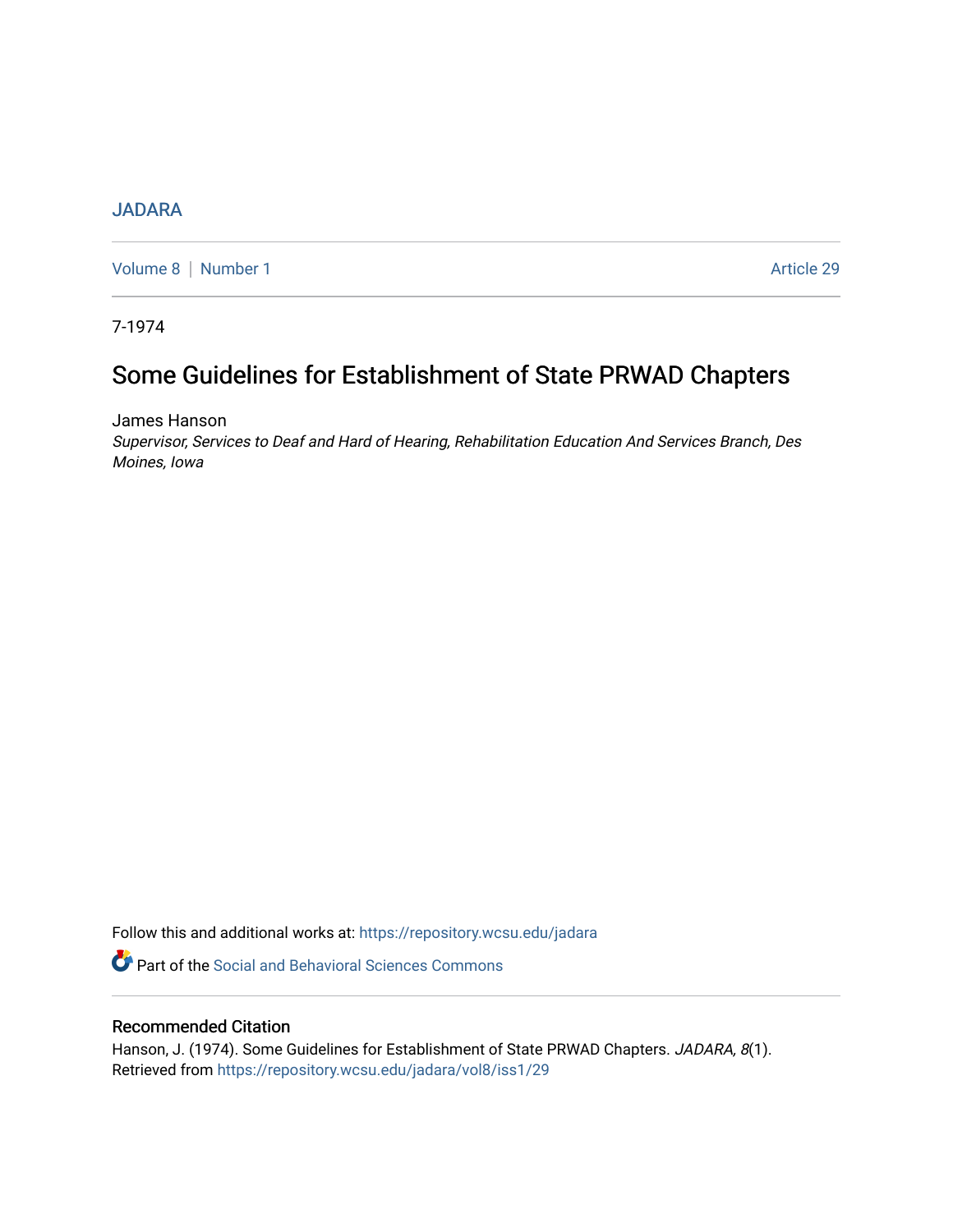## SOME GUIDELINES FOR ESTABLISHMENT OF STATE PRWAD CHAPTERS

JAMES H. HANSON, Supervisor, Services to Deaf and Hard of Hearing, Rehabilitation Education and Services Branch, Des Moines, Iowa

#### INTRODUCTION

PRWAD is a comparatively young organization which was created out of an identified need for a medium which would provide a common meeting ground for those concerned with adult deaf persons. This, the fifth Biennial Conference, is visible testimony to support the judgment of those instrumental in founding PRWAD. The tangible evidence of PRWAD's success is perhaps best seen in the successful publication of the Journal of Rehabilitation of the Deaf and the Deafness Annual, as well as the planning and implementation of five national conferences which have drawn attendance from throughout the United States to consider issues relevant to the betterment of deaf persons in our society. Less tangible, but perhaps even more important, is what PRWAD has accomplished in providing its membership a sense of identity and common purpose. Many a person concerned with adult deaf persons found himself working in isolation with a small minority group about which society knew little. Sometimes the effort was frustrating and the challenges seemingly too much to contend with alone. PRWAD has enabled its members to join hands and gain a greater sense of confidence in their united effort.

The organization of PRWAD was also a recognition of the ongoing needs of deaf persons as they moved into adulthood. It represented the first professional organization which focused on the adult deaf person and his total life experience. PRWAD was, in fact, picking up the ball when others were presuming that the ball game was over because the deaf person had become an adult. The PRWAD has drawn together, in its membership, those concerned with the end products of programs for the deaf child and in so doing has served to bring out a greater awareness of the deficiencies in preparing deaf children for successful achievement as adults.

In the evolutional process of its development, PRWAD is currently undertaking some self-examination of its place in the continuum of services to deaf persons. There seems to be an increasing recognition that possible changes might be in order to better facilitate the kind of coordinated effort that will most successfully meet the needs of deaf persons. One hears discussion about the need to broaden the base of membership in PRWAD to more accurately reflect the variables that have influence on the welfare of the adult deaf person. Other workshops within this conference will no doubt expand on these possible changes within PRWAD and it is therefore inappropriate to dwell too long on it in this paper. It is mentioned, however, to place

1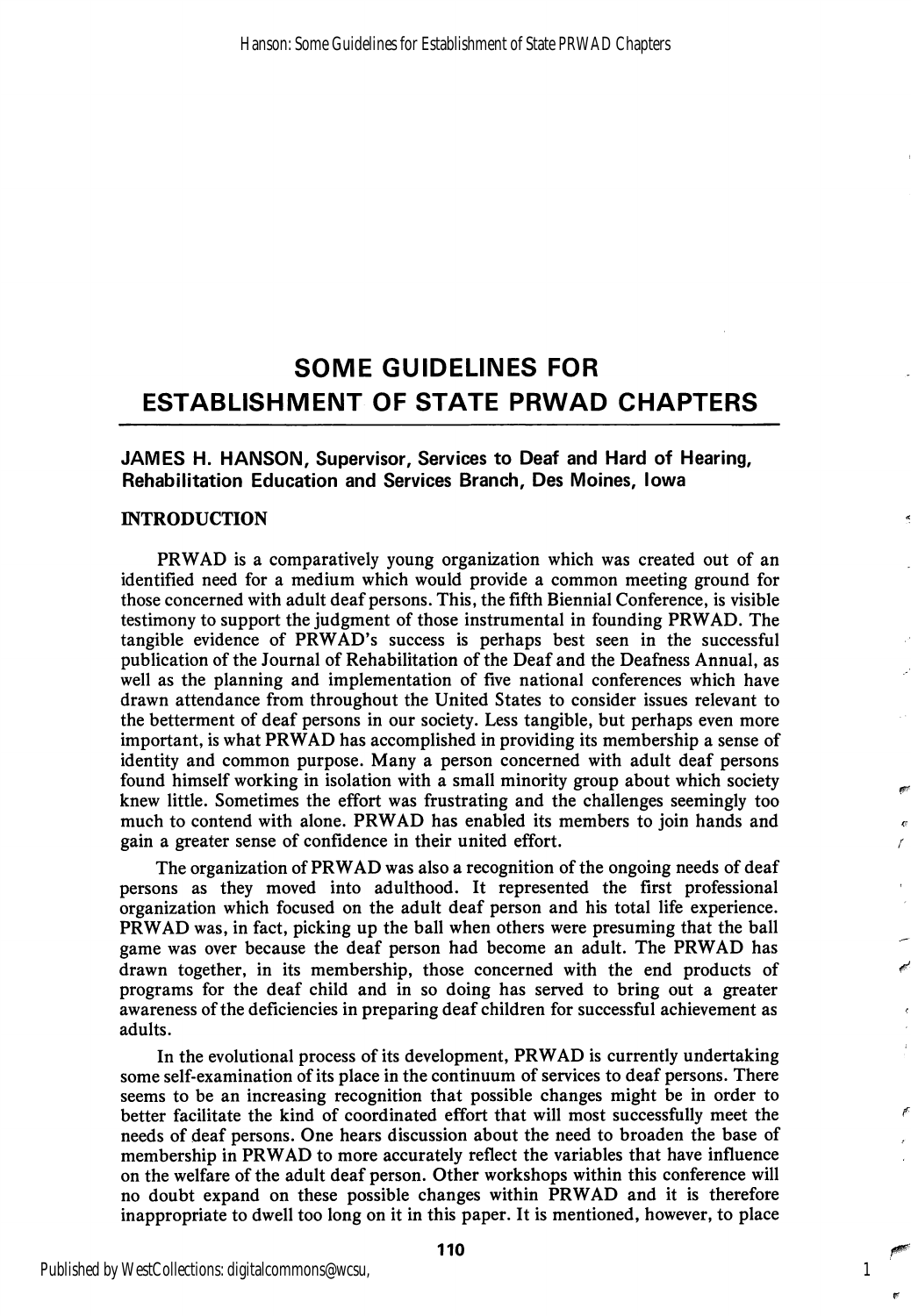the discussion of state chapters in the context of the historical development of PRWAD.

It will be the intent of this paper to offer some rationale for the establishment of State PRWAD Chapters, to suggest ways that such chapters might be organized and to consider some problem areas that might be encountered in the formation of a successful state chapter.

#### Rationale for State Chapters

The rationale to be considered here should not be viewed as an all-inclusive list of reasons to support the concept of state chapters. Neither should the order of the rationale offered be construed as a ranking of importance. These are offered only to stimulate some thought regarding the feasibility and value of state chapters.

1. To more effectively meet local needs. Here we have the recognition that states may have unique priorities which can better be identified and met through the activities of a state PRWAD chapter. 2. To foster support for the National organization of PRWAD. The recent cutbacks of federal support for PRWAD make it essential that the National PRWAD have a broad base of membership support in order to carry out its program effort. This membership growth can be much enhanced by the establishment of state chapters. 3. To provide a structure for action on the local level. Currently, the PRWAD has no specific channel by which it can carry its program effort to the local level. State chapters could provide this type of organizational channel. A, To provide the National PRWAD feedback on local needs. Again, state chapters could provide the channel to keep the national office closely in tune with activities taking place on the local level as well as an ongoing identification of local needs. 5. To provide greater visibility for PRWAD, A state chapter, with good leadership and an active program, will increase public awareness of the needs of the adult deaf person and will foster a better appreciation of the contribution of the National PRWAD. 6. To unite and coordinate the various groups concerned with deafness. State chapters may be in a more advantageous position to bring together the various interest groups such as parents, deaf adults and professionals in order to foster a greater cooperative effort to achieve desired goals for improving service to deaf persons.

#### Methods for Organizing State Chapters

It is important to remember that it is easier to organize motivated people than it is to organize and try to motivate interest. National PRWAD was organized out of the Casework Standards Conference in St. Louis after a group with common interest was pulled together. Thus, it would seem important to get various groups interested in deaf persons together and exchanging views. Out of such a meeting will come a greater awareness of their common interest and it then becomes easier to pull them together organizationally.

It would seem logical that formation of a state chapter would begin with the existing PRWAD members within the state. From this nucleus group, the state chapter can then expand its membership through an intensive membership effort. In some states, however, the PRWAD membership is exceedingly small and in such instances it may be that membership recruitment needs to become part of the organizational effort to establish a chapter. In such instances, it is well to lay groundwork for organizing a state chapter by contacting leaders of key interest groups to gain their support. Deaf leadership, parent group leaders, key professional persons, agency directors, etc., can be critical in lending support and encouraging the development of a state chapter.